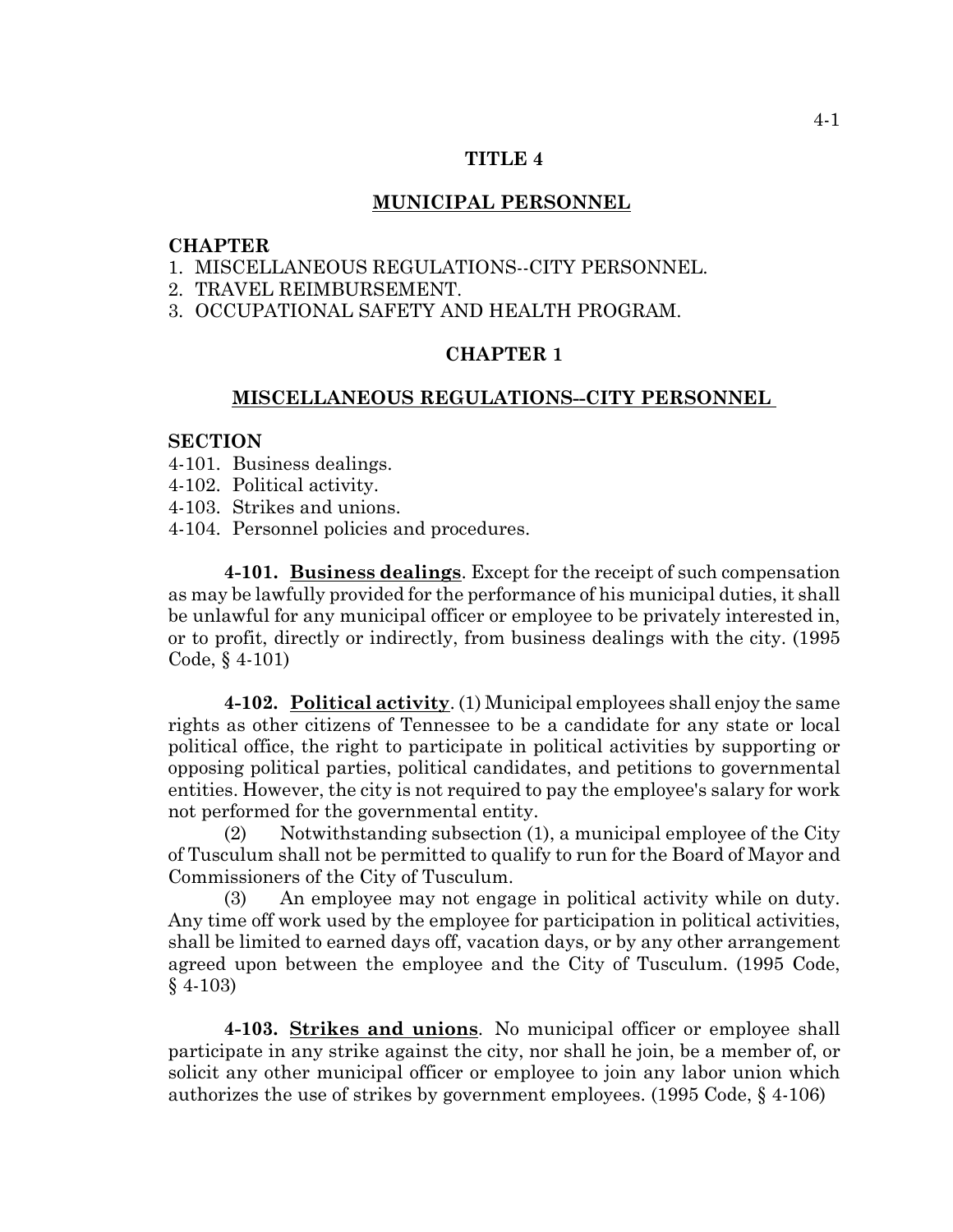**4-104. Personnel policies and procedures**. Personnel policies and procedures for the City of Tusculum shall be governed by Ord. #13-05, titled "A Resolution Adopting a Personnel Policies and Procedures Handbook for the City of Tusculum, Tennessee," and any amendments thereto.<sup>1</sup>

 $10rd.$  #13-05, and any amendments thereto, are published as separate documents and are of record in the office of the city recorder.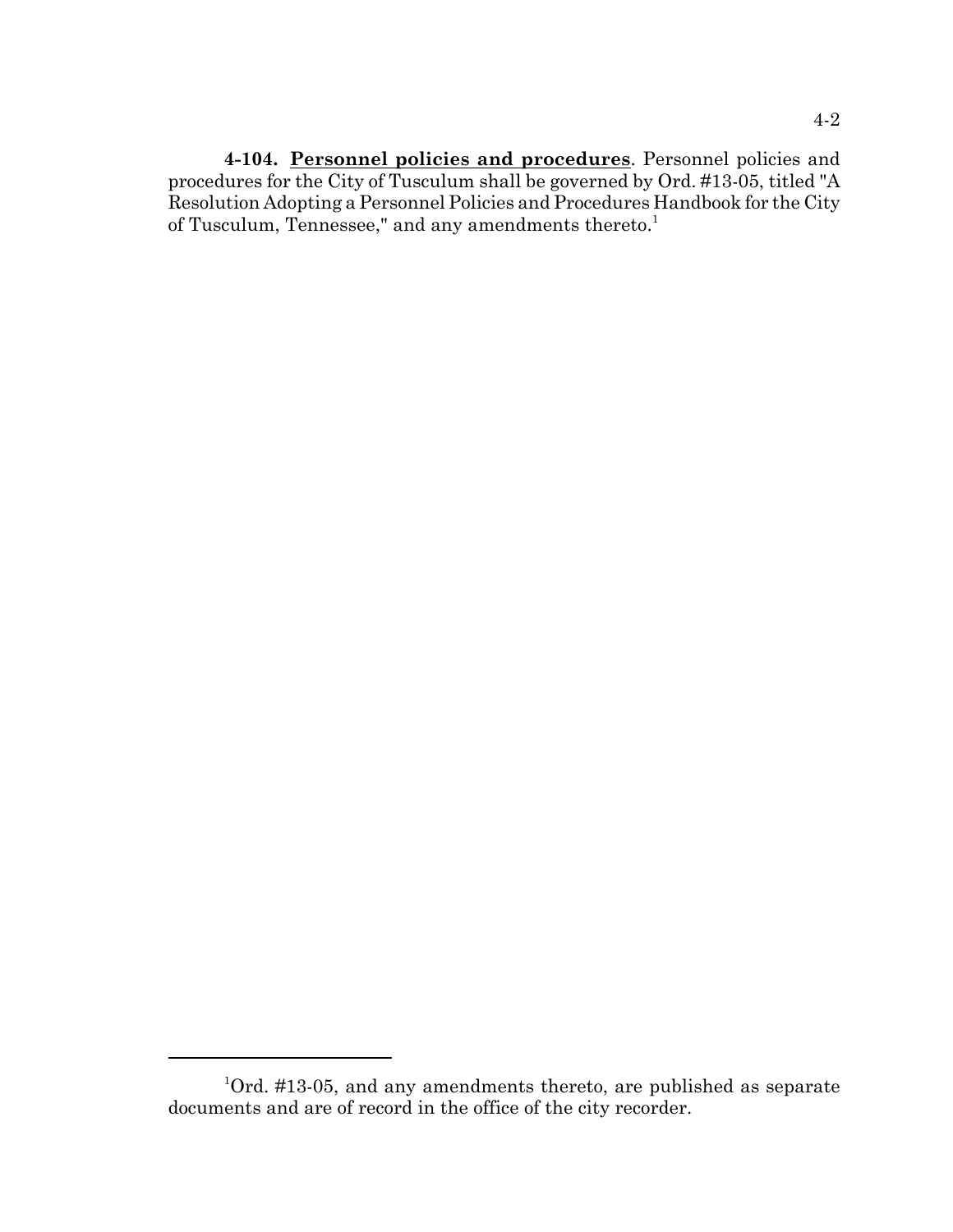#### **CHAPTER 2**

### **TRAVEL REIMBURSEMENT**

## **SECTION**

- 4-201. Purpose.
- 4-202. Enforcement.
- 4-203. Travel policy.
- 4-204. Travel reimbursement rate schedules.
- 4-205. Administrative procedures.

**4-201. Purpose**. The purpose of this ordinance and referenced regulations is to bring the city into compliance with Tennessee Code Annotated, § 6-54-901--907. This law requires Tennessee municipalities to adopt travel and expense regulations covering expenses incurred by "any mayor and any member of the local governing body and any board or committee member elected or appointed by the mayor or local governing body, and any official or employee of the municipality whose salary is set by charter or general law."

To provide consistent travel regulations and reimbursement, this chapter is expanded to cover regular city employees. It is the intent of this policy to assure fair and equitable treatment to all individuals traveling on city business at city expense. (1995 Code, § 4-201)

**4-202. Enforcement**. The Chief Administrative Officer (CAO) of the city or his or her designee shall be responsible for the enforcement of these travel regulations. (1995 Code, § 4-202)

**4-203. Travel policy**. (1) In the interpretation and application of this chapter, the term "traveler" or "authorized traveler" means any elected or appointed municipal officer or employee, including members of municipal boards and committees appointed by the mayor or the municipal governing body, and the employees of such boards and committees who are traveling on official municipal business and whose travel was authorized in accordance with this chapter. "Authorized traveler" shall not include the spouse, children, other relatives, friends, or companions accompanying the authorized traveler on city business, unless the person(s) otherwise qualifies as an authorized traveler under this chapter.

(2) Authorized travelers are entitled to reimbursement of certain expenditures incurred while traveling on official business for the city. Reimbursable expenses shall include expenses for transportation; lodging; meals; registration fees for conferences, conventions, and seminars; and other actual and necessary expenses related to official business as determined by the CAO. Under certain conditions, entertainment expenses may be eligible for reimbursement.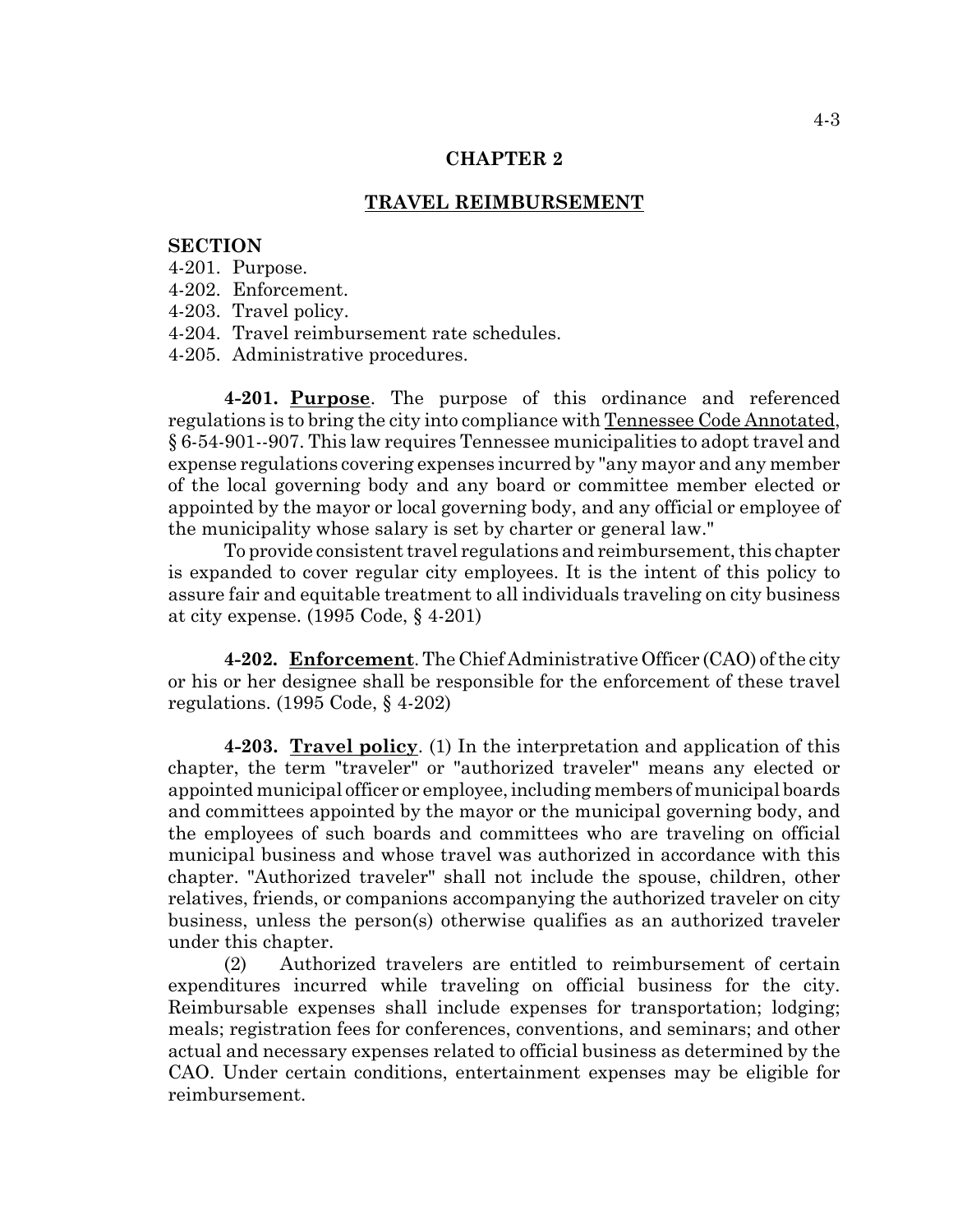(3) Authorized travelers can request either a travel advance for the projected cost of authorized travel, or advance billing directly to the city for registration fees, air fares, meals, lodging, conferences, and similar expenses.

Travel advance requests are not considered documentation of travel expenses. If travel advances exceed documented expenses, the traveler must immediately reimburse the city. It will be the responsibility of the CAO to initiate action to recover any undocumented travel advances.

(4) Travel advances are available only for special travel and only after completion and approval of the travel authorization form.

(5) The travel expense reimbursement will be used to document all expense claims.

(6) To qualify for reimbursement, travel expenses must be

(a) Directly related to the conduct of the city business for which travel was authorized, and

(b) Actual, reasonable, and necessary under the circumstances. The CAO may make exceptions for unusual circumstances.

Expenses considered excessive will not be allowed.

(7) Claims of five dollars (\$5.00) or more for travel expense reimbursement must be supported by the original paid receipt for lodging, vehicle travel, phone call, public carrier travel, conference fee, and other reimbursable costs.

(8) Any person attempting to defraud the city or misuse city travel funds is subject to legal action for recovery of fraudulent travel claims and/or advances.

(9) Mileage and motel expenses incurred within the city are not ordinarily considered eligible expenses for reimbursement. (1995 Code, § 4-203)

**4-204. Travel reimbursement rate schedules**. Authorized travelers shall be reimbursed according to the State of Tennessee (enter either federal or State of Tennessee) travel regulation rates. The city's travel reimbursement rates will automatically change when the state (federal or state) rates are adjusted.

The municipality may pay directly to the provider for expenses such as meals, lodging, and registration fees for conferences, conventions, seminars, and other education programs. (1995 Code, § 4-204)

**4-205. Administrative procedures**. The city adopts and incorporates by reference - as if fully set out herein - the administrative procedures submitted by MTAS to, and approved by letter by, the Comptroller of the Treasury, State of Tennessee. A copy of the administrative procedures is on file in the office of the city recorder. (1995 Code, § 4-205)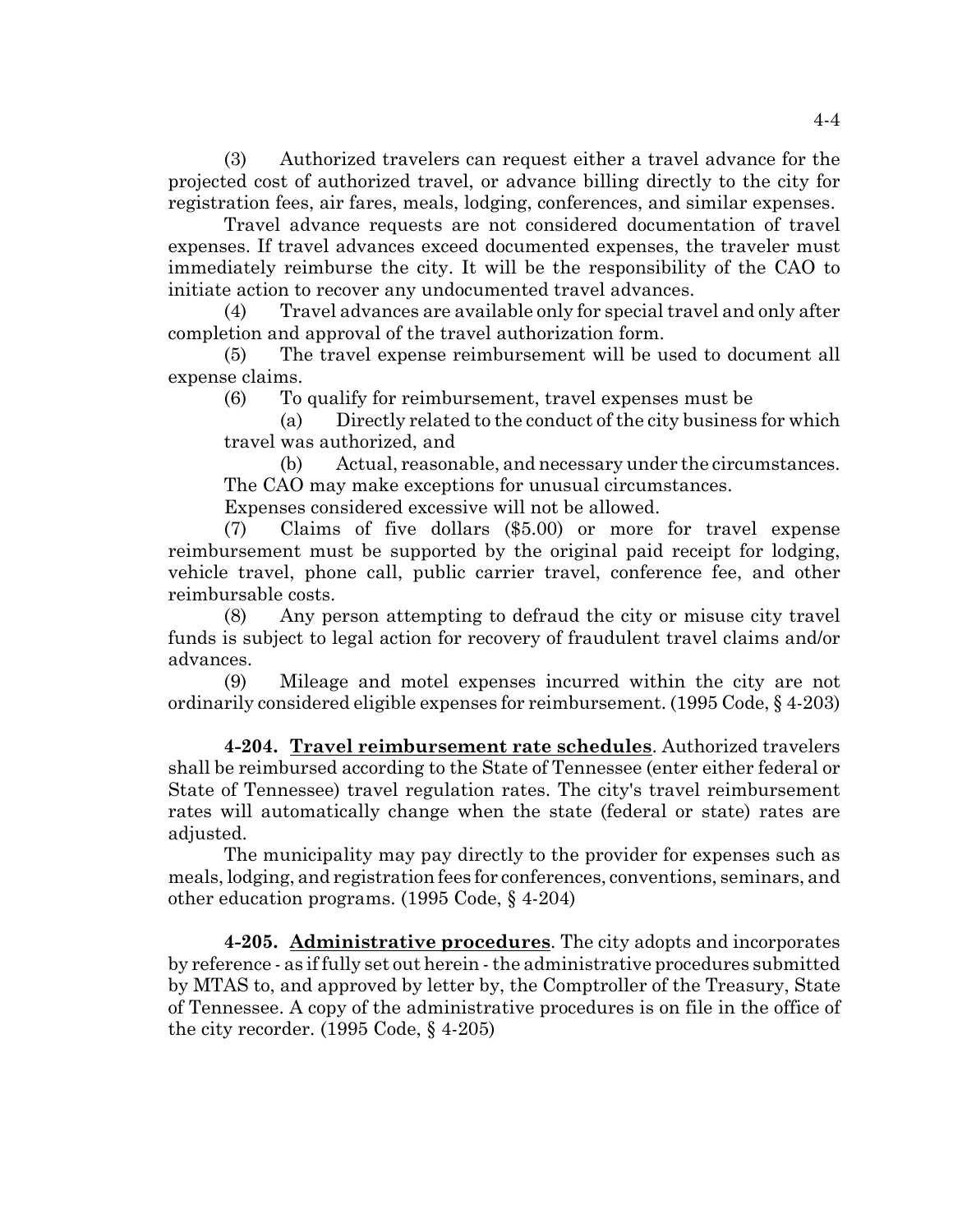### **CHAPTER 3**

# **OCCUPATIONAL SAFETY AND HEALTH PROGRAM**

## **SECTION**

- 4-301. Title.
- 4-302. Purpose.
- 4-303. Coverage.
- 4-304. Standards authorized.
- 4-305. Variances from standards authorized.
- 4-306. Administration.
- 4-307. Funding the program.

**4-301. Title**. This chapter shall be known as "The Occupational Safety and Health Program Plan" for the employees of the City of Tusculum. (Ord. #13-04, April 2013)

**4-302. Purpose**. The City of Tusculum in electing to update the established program plan will maintain an effective and comprehensive occupational safety and health program plan for its employees and shall:

(1) Provide a safe and healthful place and condition of employment that includes:

- (a) Top management commitment and employee involvement;
- (b) Continually analyze the worksite to identify all hazards and potential hazards;

(c) Develop and maintain methods for preventing or controlling the existing or potential hazards; and

(d) Train managers, supervisors, and employees to understand and deal with worksite hazards.

(2) Acquire, maintain and require the use of safety equipment, personal protective equipment and devices reasonably necessary to protect employees.

(3) Record, keep, preserve, and make available to the Commissioner of Labor and Workforce Development, or persons within the Department of Labor and Workforce Development to whom such responsibilities have been delegated, adequate records of all occupational accidents and illnesses and personal injuries for proper evaluation and necessary corrective action as required.

(4) Consult with the Commissioner of Labor and Workforce Development with regard to the adequacy of the form and content of records.

(5) Consult with the Commissioner of Labor and Workforce Development, as appropriate, regarding safety and health problems which are considered to be unusual or peculiar and are such that they cannot be achieved under a standard promulgated by the state.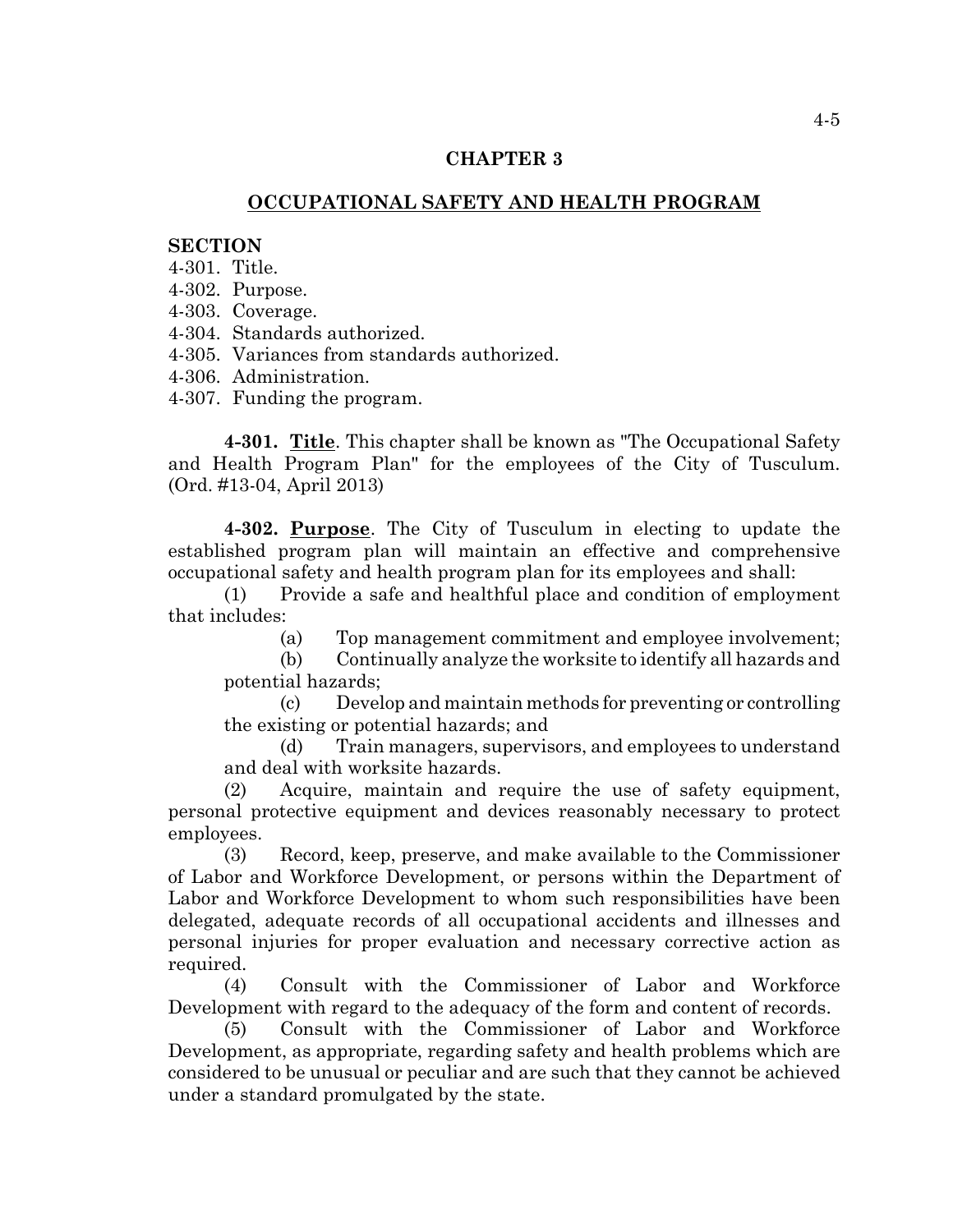(6) Provide reasonable opportunity for the participation of employees in the effectuation of the objectives of this program plan, including the opportunity to make anonymous complaints concerning conditions or practices injurious to employee safety and health.

(7) Provide for education and training of personnel for the fair and efficient administration of occupational safety and health standards, and provide for education and notification of all employees of the existence of this program plan. (Ord. #13-04, April 2013)

**4-303. Coverage**. The provisions of the Occupational Safety and Health Program Plan for the employees of the City of Tusculum shall apply to all employees of each administrative department, commission, board, division, or other agency whether part-time or full-time, seasonal or permanent. (Ord. #13-04, April 2013)

**4-304. Standards authorized**. The Occupational Safety and Health standards adopted by the City of Tusculum are the same as, but not limited to, the State of Tennessee Occupational Safety and Health Standards promulgated, or which may be promulgated, in accordance with section 6 of the Tennessee Occupational Safety and Health Act of 1972.<sup>1</sup> (Ord. #13-04, April 2013)

**4-305. Variances from standards authorized**. Upon written application to the Commissioner of Labor and Workforce Development of the State of Tennessee, we may request an order granting a temporary variance from any approved standards. Applications for variances shall be in accordance with Rules of Tennessee Department of Labor and Workforce Development Occupational Safety and Health, Variances from Occupational Safety and Health Standards, chapter 0800-01-02, as authorized by Tennessee Code Annotated, title 50. Prior to requesting such temporary variance, we will notify or serve notice to our employees, their designated representatives, or interested parties and present them with an opportunity for a hearing. The posting of notice on the main bulletin board shall be deemed sufficient notice to employees. (Ord. #13-04, April 2013)

**4-306. Administration**. For the purposes of this chapter, the city recorder is designated as the safety director of occupational safety and health to perform duties and to exercise powers assigned to plan, develop, and administer this program plan. The safety director shall develop a plan of

<sup>1</sup> State law reference

Tennessee Code Annotated, title 50, chapter 3.